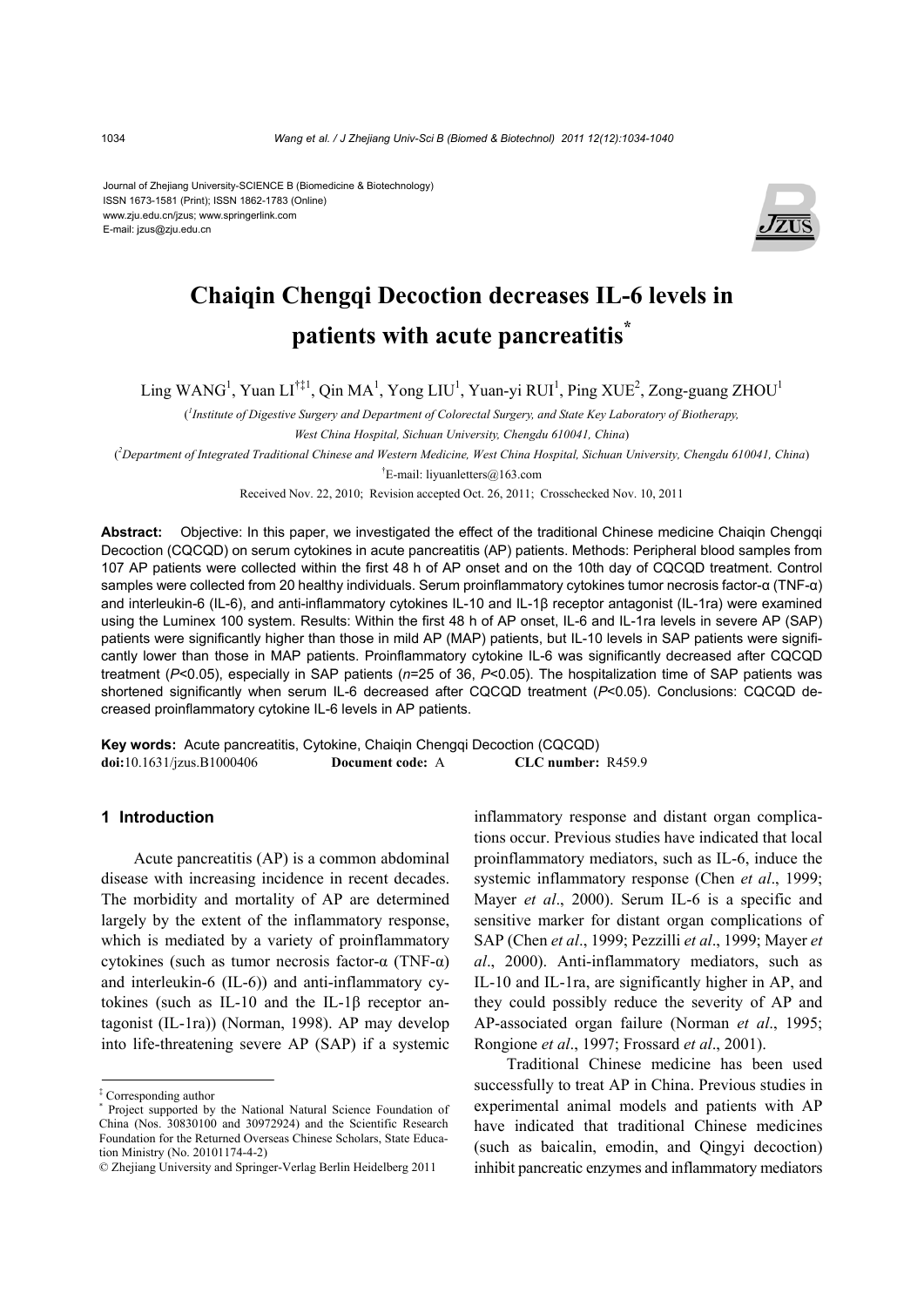(Gong *et al.*, 2002; Xue *et al.*, 2006; Zhang *et al.*, 2008). At the West China Hospital, Chaiqin Chengqi Decoction (CQCQD) has been used to treat AP and has shown a significant efficacy. After COCOD treatment, the mortality rate of SAP is about 10% (Liu *et al.*, 2004). This rate is lower than that previously reported (Whitcomb, 2006). In clinical applications, the efficacy of CQCQD has been proven; however, its mechanism of action remains unclear. In the present study, peripheral blood samples from AP patients were collected to examine cytokine levels. Relationships between cytokine levels, CQCQD treatment, and clinicopathological features of AP were examined.

#### **2 Materials and methods**

Peripheral blood samples from 107 AP patients were collected at two time points: within the first 48 h of AP onset and on the 10th day of CQCQD treatment. Peripheral blood samples from 20 healthy humans were collected as controls. The AP samples were divided into mild AP (MAP) (*n*=71) and severe AP (SAP) (*n*=36) according to the diagnostic criteria of the International Symposium of AP (Atlanta, USA, in 1992) (Bradley, 1993) and the guidelines for management of AP from the World Conference on Gastroenterology (Bangkok, Thailand, in 2002) (WCOG, 2002). MAP has no functional impairment or local complication and responds well to supplementary fluid treatment. The severity scores for MAP were as follows: Ranson's score <3, acute physiology and chronic health evaluation II (APACHE II) score <8, or computed tomography (CT) grade A, B or C. SAP is characterized by at least one of the following: local complication of pancreatic necrosis, pseudocyst or infected pancreatic tissue, and/or functional impairment of other organs. The severity scores for SAP were as follows: Ranson's score ≥3, APACHE II score  $\geq$ 8, or CT grade D or E.

AP patients were divided into the following four subgroups: gallstone, alcohol, fat diet, and idiopathic. Clinical features of the subgroups differed. The gallstone AP group presented with cholelithiasis or biliary dilation on gallbladder ultrasound. The alcohol AP group had a history of episodes of binge drinking. The fat diet AP group had a history of eating a profusely fat diet before their AP symptoms appeared.

Lastly, the idiopathic AP group included AP patients who had no identifiable underlying cause. MAP, SAP and control participants were on average (45.91±2.20),  $(50.63 \pm 5.15)$  and  $(51.33 \pm 12.01)$  years old, respectively. The mean hospitalization times for MAP and SAP patients were 18 and 26 d, respectively. All of the AP patients in this study have recovered. Peripheral blood samples were centrifuged to collect serum which was dispensed in 50 µl aliquots and stored at −20 °C before use. Clinicopathological information such as age, gender, patient history, hematological parameters, blood biochemistry analysis, and imaging results was collected. CQCQD was composed of Chaihu (bupleurum root) 15 g, Huangqin (baical skullcap root) 15 g, Houpu (magnolia bark) 12 g, Zhishi (immature orange fruit) 12 g, Shengdahuang (rhubarb) 20 g, and Mangxiao (Glauber's salt) 20 g. The composition was varied slightly according to an individual patient's conditions.

Concentrations of TNF-α, IL-6, IL-10, and IL-1ra were examined using LINCOplex, human cytokine/chemokine multiplex immunoassay kit (Missouri, USA Cat. No. HCYTO-60K-04, Kit ID No. HCYTO-53860/11806) and the Luminex 100 system (Austin, Texas, USA). The standard protocol for the process was followed. The concentrations of the four cytokines in each sample were calculated with a fiveparameter model using Master QT software (Mirai-Bio, Alameda, CA, USA). The relationships between cytokine level and CQCQD treatment or clinicopathological features were analyzed using SPSS 13.0 software, with *P*<0.05 considered to be statistically significant.

## **3 Results**

## **3.1 Relationships between cytokine levels and clinical pathological features**

In the present study, four cytokines in peripheral blood samples were examined at the same time using Luminex, a process that has better reproducibility and sensitivity than traditional enzyme-linked immunosorbent assay (ELISA) (Biagini *et al*., 2004). The range of cytokine concentrations was from 10 to 10500 pg/ml. The  $R^2$  of each cytokine's standard curve reached 0.997. In samples that were collected within the first 48 h of AP onset and without CQCQD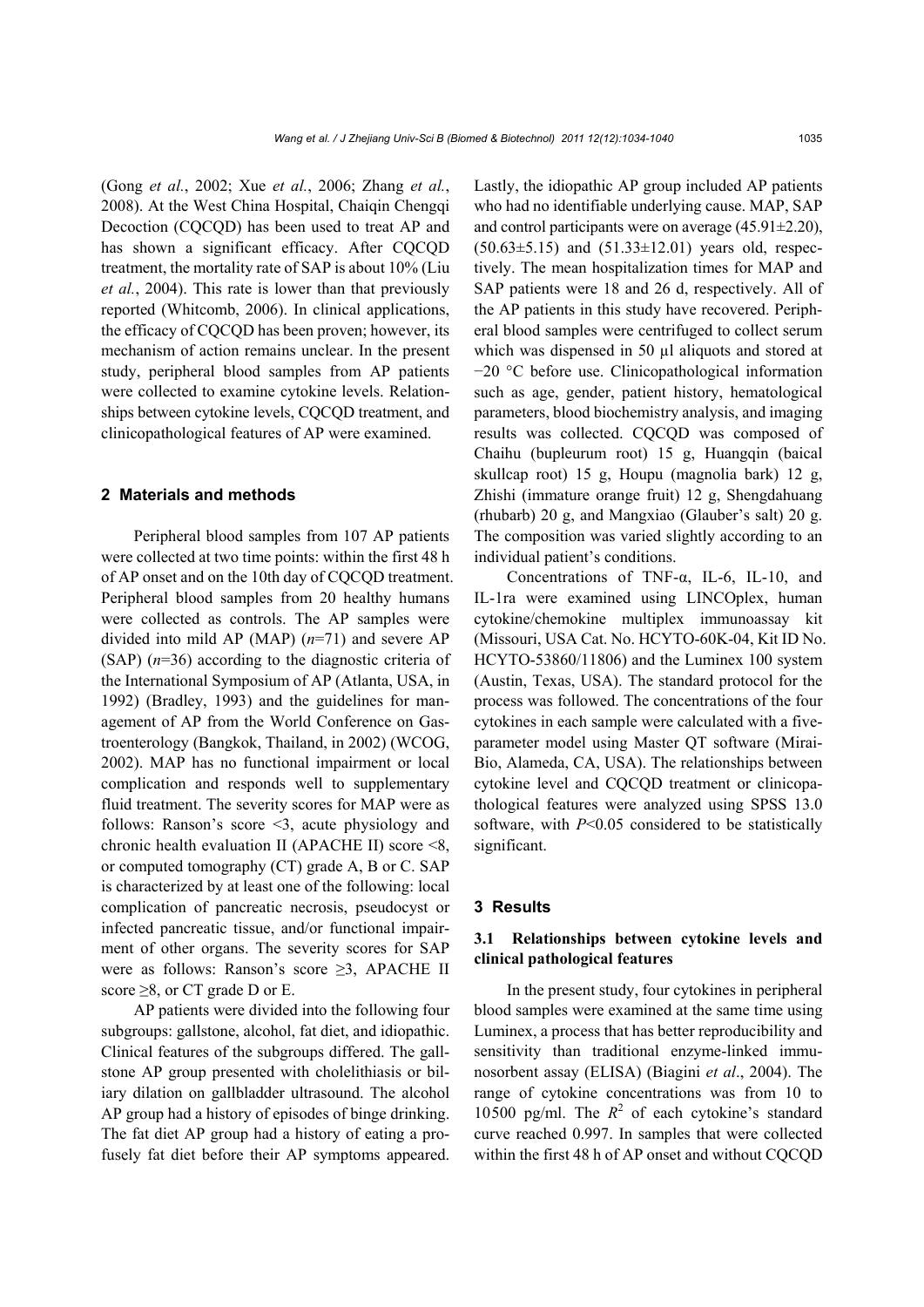treatment, the relationships between cytokine levels and clinicopathological features were analyzed. The results showed that IL-6, IL-10 and IL-1ra levels were significantly higher in AP patients (*P*<0.05) than in healthy controls, and were correlated with the etiology and the severity of AP (*P*<0.05). No statistical differences in TNF-α were observed between AP patients and controls. The cytokine levels of different clinical etiological groups are shown in Table 1. Paired comparisons of the four AP subgroups showed that IL-10 levels of the fat diet and alcohol groups were significantly higher than those of the gallstone and idiopathic groups (*P*<0.05). IL-1ra levels of the fat diet group were significantly higher than those of the gallstone and alcohol groups (*P*<0.05). IL-6 levels of the alcohol group were significantly higher than those of the gallstone group (*P*<0.05). IL-6 levels of the fat diet group were significantly lower than those of the idiopathic group (*P*<0.05). Lastly, IL-6 and IL-1ra levels in SAP patients were significantly higher than those in MAP patients, but IL-10 levels in SAP patients were significantly lower than those in MAP patients (*P*<0.05) (Fig. 1).

**Table 1 Cytokine level in each etiology group within the first 48 h of AP onset**

| Group                  | $IL-10$<br>(pg/ml)                                                     | $II - 1ra$<br>(pg/ml)                                      | $II - 6$<br>(pg/ml)                                  |
|------------------------|------------------------------------------------------------------------|------------------------------------------------------------|------------------------------------------------------|
| Gallstone<br>$(n=51)$  | $9.37 \pm 2.76$                                                        | 234.72±42.87                                               | $38.18 \pm 18.27$                                    |
| Alcohol<br>$(n=16)$    | $21.35\pm9.07$ <sup><math>\blacktriangle</math></sup> $286.98\pm58.61$ |                                                            | $126.26 \pm 62.41$ <sup><math>\triangle</math></sup> |
| Idiopathic<br>$(n=31)$ | $1.06 \pm 0.91$                                                        | 239.48±101.69                                              | $66.54 \pm 35.49$                                    |
| Fat diet<br>$(n=9)$    |                                                                        | $24.35 \pm 12.27^{\ast}$ 626.34 $\pm$ 232.18 <sup>*#</sup> | $20.56 \pm 9.28$ <sup><math>\triangle</math></sup>   |

Data are expressed as mean±SE. Paired comparisons of four groups: ▲ *P*<0.05, alcohol group vs. gallstone group; ▼ *P*<0.05, alcohol group vs. idiopathic group;  $*P<0.05$ , fat diet group vs. gallstone group;  $\Delta P \le 0.05$ , fat diet group vs. idiopathic group;  $\frac{f}{f}P \le 0.05$ , fat diet group vs. alcohol group

## **3.2 Effect of CQCQD treatment on cytokine levels of peripheral blood samples from AP patients**

IL-6 and IL-10 levels were significantly decreased in AP patients after CQCQD treatment (*P*<0.05). Other cytokines were not significantly altered. In MAP and SAP patients, CQCQD treatment decreased different cytokines; IL-6 and IL-10 levels in MAP patients were significantly decreased (*P*< 0.05, Fig. 2a), and IL-6 and IL-1ra levels in SAP patients were significantly decreased (*P*<0.05, Fig. 2b). TNF- $\alpha$  levels were significantly decreased following 10 d of treatment in SAP patients (*n*=25, (0.76± 0.33) pg/ml vs. (3.59±1.49) pg/ml, *P*<0.05) and MAP patients (*n*=50, (0.11±0.08) pg/ml vs. (9.20±4.29) pg/ml, *P*<0.05) with significantly decreased IL-6.



**Fig. 1 Cytokine levels within the first 48 h of AP onset**  Data are expressed as mean±SE. # *<sup>P</sup>*<0.05, AP vs. control; \* *<sup>P</sup>*<0.05, MAP vs. SAP



**Fig. 2 Cytokine levels of MAP (a) and SAP (b) patients treated with CQCQD** 

Data are expressed as mean $\pm$ SE.  $*$  *P*<0.05, within the first 48 h of AP onset vs. the 10th day of CQCQD treatment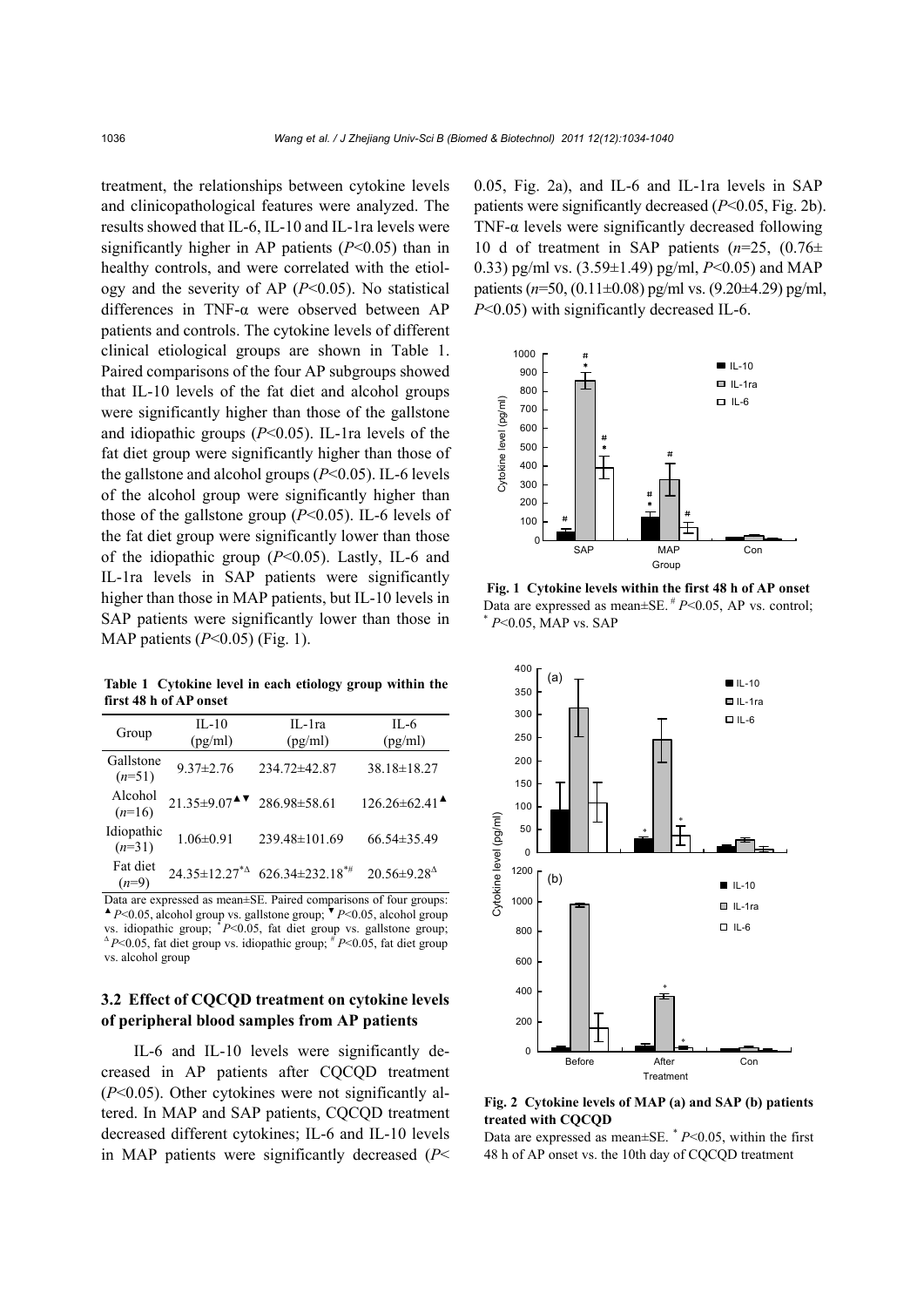## **3.3 Effect of CQCQD treatment on hospitalization time of SAP patients**

The hospitalization time of SAP patients was significantly shortened when serum IL-6 was decreased after CQCQD treatment  $(n=25, (31.6\pm8.2)$  d vs.  $(40.8\pm11.6)$  d,  $P<0.05$ ). The hospitalization time of MAP patients did not significantly differ between patients with significantly decreased IL-6 (*n*=50) and other patients (*n*=21) ((15.8±3.7) d vs. (20.54±5.5) d, *P*>0.05).

#### **4 Discussion**

Previous studies have suggested that the proinflammatory cytokine IL-6 and anti-inflammatory cytokine IL-10 are sensitive markers for AP severity (Frossard *et al*., 2001; de Waele and Blot, 2007). In our study, proinflammatory cytokine IL-6 and antiinflammatory cytokine IL-1ra were significantly higher in SAP patients than in MAP patients. This was consistent with previous reports (Hynninen *et al*., 1999; Mayer *et al*., 2000; de Waele and Blot, 2007), which showed that IL-6 and IL-1ra concentrations in the serum of SAP patients were significantly higher than those in MAP patients. Those studies indicated that IL-6 and IL-1ra were early markers of the severity of AP, and that IL-6 could be the best prognostic parameter for late complications. The serum value of IL-6 in the early stages of AP could be a more valuable prognostic indicator than those of other interleukins. Regarding IL-10, our finding contradicts some previous reports. Pezzilli *et al*. (1997) and Mayer *et al*. (2000) had shown that IL-10 concentrations in SAP patients were significantly higher than those in MAP patients. However, an experimental AP study in mice suggested that high concentrations of IL-10 could predict a mild form of the disease (Gloor *et al*., 1998). Several reasons for the discrepancy between the current findings and the past research are possible. First, cytokine concentrations in the present study were examined using the Luminex system. Using xMAP technology, the Luminex system can achieve higher sensitivity and accuracy (Biagini *et al*., 2004) than ELISA. Second, the patients in the present study were Chinese. Finally, our AP criteria were Atlanta (USA) and Thailand, which differed from the Balthazar criteria used by Pezzilli *et al*. (1997). In our study, we found no difference in TNF-α concentration between AP patients and healthy controls. One possible reason is that  $TNF-\alpha$  clearance was rapid, even though it played a pivotal role in SAP and acted early in the course of AP.

CQCQD, a traditional Chinese medicine, has been used to treat AP for thousands of years with marked therapeutic effects. In previous studies, CQCQD has been found to reduce the mortality of SAP in clinical treatment (Wang *et al*., 2006). The mortality rate of SAP patients treated with CQCQD was 9.64% (Huang *et al.*, 2003) compared with 15.6% for those treated without CQCQD (National Associated Group for Acute Pancreatitis, 2006). CQCQD's mechanism of therapeutic action in AP results mainly from its active components. CQCQD is composed of Chaihu (bupleurum root), Huangqin (baical skullcap root), Houpu (magnolia bark), Zhishi (immature orange fruit), Shengdahuang (rhubarb) and Mangxiao (Glauber's salt). The key active extracts of CQCQD components may be saikosaponin, baicalin, magnolol, honokiol, flavones, hesperidin, and emodin. In previous experimental animal studies, these active extracts have been found to play a part in antiinflammation and in the induction of apoptosis through multiple pathways. These active components (such as saikosaponin, baicalin and emodin) might act by inhibiting nuclear factor kappa B (NF-κB), protein kinase C (PKC), or mitogen-activated protein kinase (MAPK) activation (Chao *et al*., 2010), thereby down-regulating inflammatory molecules such as TNF-α, IL-6, monocyte chemotactic protein-1 (MCP-1), nitric oxide (NO), and inducible NO synthase (iNOS) (Munroe *et al*., 2007; Yang *et al*., 2008; Zhang *et al*., 2008; Kuo *et al*., 2010) and increasing the antiinflammatory cytokine IL-10 (Yang *et al*., 2008). Baicalin decreased plasma amylase, serum NO and TNF-α in a rat model of SAP (Zhang *et al*., 2008). SAP was found to involve extensive acinar cell necrosis but little acinar cell apoptosis (Bhatia, 2004). Experimental animal studies have shown that the induction of pancreatic acinar cell apoptosis protected mice against AP (Bhatia, 2004). The active components of CQCQD might induce apoptosis through increased Fas ligand, Bax, and Bak (Gong *et al*., 2002;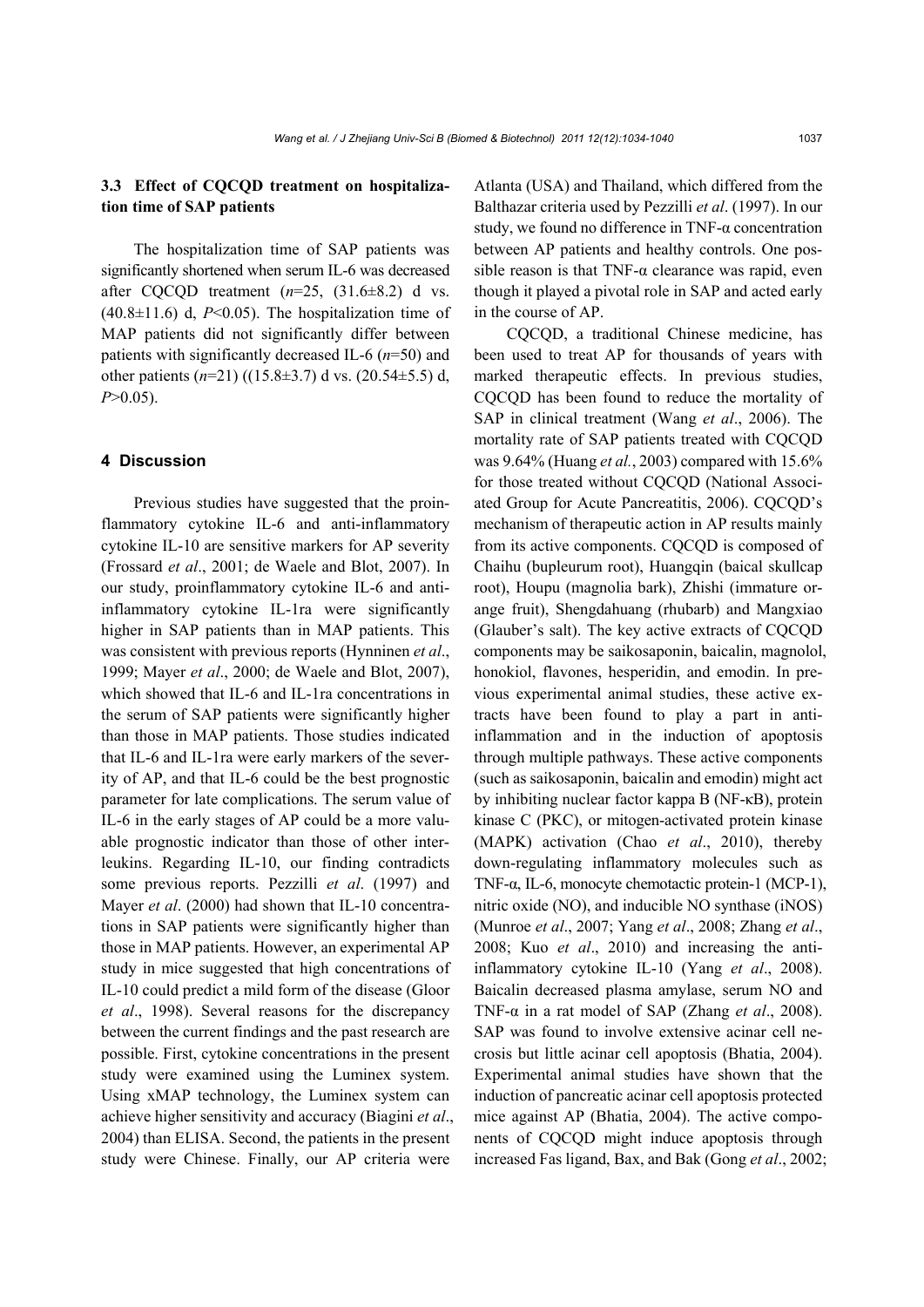Pan *et al*., 2002; Hsu *et al*., 2004). Furthermore, the active components could have therapeutic effects on AP by reducing the release of pancreatic enzymes (Zhang *et al*., 2008), moderating cell necrosis, relieving the sphincter of Oddi spasms, protecting the intestinal mucosal barrier, and reducing other pathological damage to the pancreas (Yuan *et al*., 1997). In summary, the active components of CQCQD might be therapeutic because they decrease inflammation, induce apoptosis, and relieve other pathological damage.

In the present study, our results indicated that CQCQD regulated serum cytokine levels, decreasing the inflammatory response of AP patients. The proinflammatory mediator IL-6 was significantly decreased in all AP patients after treatment, especially in SAP patients. This decrease was consistent with the results from experimental animals treated with the active components of CQCQD (Munroe *et al.*, 2007; Yang *et al.*, 2008; Zhang *et al.*, 2008). However, the results of the anti-inflammatory cytokines changed after CQCQD treatment, a finding that was not consistent with previous experimental animal studies (Yang *et al.*, 2008). In our study, IL-10 levels in MAP patients and IL-1ra levels in SAP patients were significantly reduced by CQCQD treatment, whereas previous experimental animal studies had shown that anti-inflammatory IL-10 was increased by one active component of CQCQD (Yang *et al.*, 2008). The previous studies used only single active components, which have simpler effects compared with CQCQD (Munroe *et al.*, 2007; Yang *et al.*, 2008; Zhang *et al.*, 2008; Kuo *et al.*, 2010). Also, the previous studies were animal studies, whereas the current study used AP humans. The hospitalization time and TNF- $\alpha$ levels of SAP patients were decreased when serum IL-6 was significantly decreased by CQCQD. These results indicated that CQCQD might play a role in AP treatment by decreasing IL-6 levels. However, as we did not find that anti-inflammatory cytokine IL-10 and/or IL-1ra increased after CQCQD treatment, these results were contrary to our expectations. We had presumed that decreases in IL-10 or IL-1ra could result from decreased IL-6 (Steensberg *et al*., 2003). Steensberg *et al*. (2003) showed that IL-6 enhanced plasma IL-1ra and IL-10 in humans.

In the present study, we found that serum cytokine levels were correlated with the etiology of AP. These results suggest that different causes of AP can result in different inflammatory responses. Moreover, the digestion enzymes amylase and lipase were significantly higher in the gallstone group, compared to the alcohol and fat diet groups (data not shown). These results indicate that gallstones might promote pancreatic digestive enzyme secretion, which could then cause more serious local inflammation. However, proinflammatory cytokine levels of the gallstone AP patients were not the highest. The results indicated that cytokine concentrations of peripheral blood did not directly respond to local pancreatic inflammation. In the study, we found that the mean hospitalization time of gallstone patients was 26 d. This was longer than the hospitalization time of 16 and 18 d, respectively, of the alcohol and idiopathic AP patients. The hospitalization time of the fat diet group was the longest in the study, whereas proinflammatory cytokine IL-6 levels in that group were not significantly higher than the levels in the other groups. These results indicated that gentle inflammatory responses might be harmful during recuperation from AP. The different etiology groups had different cytokine levels. As the same treatment had different effects, the present findings suggest that AP etiology should be considered when selecting different therapeutic methods in clinical practice.

In summary, AP is a pancreatic inflammatory response mediated by a variety of proinflammatory cytokines and anti-inflammatory cytokines. In our study, proinflammatory cytokine IL-6 and antiinflammatory cytokine IL-1ra were significantly higher in SAP patients, compared to MAP patients. CQCQD treatment decreased proinflammatory IL-6 levels in AP patients, especially in SAP patients, decreased the levels of anti-inflammatory IL-10 and IL-1ra in AP patients, and reduced the hospitalization time of SAP patients. CQCQD could be used selectively to treat SAP patients. The mechanisms underlying the therapeutic effect of CQCQD on AP patients, such as inducing apoptosis and relieving other pathological damage, should be considered in future research.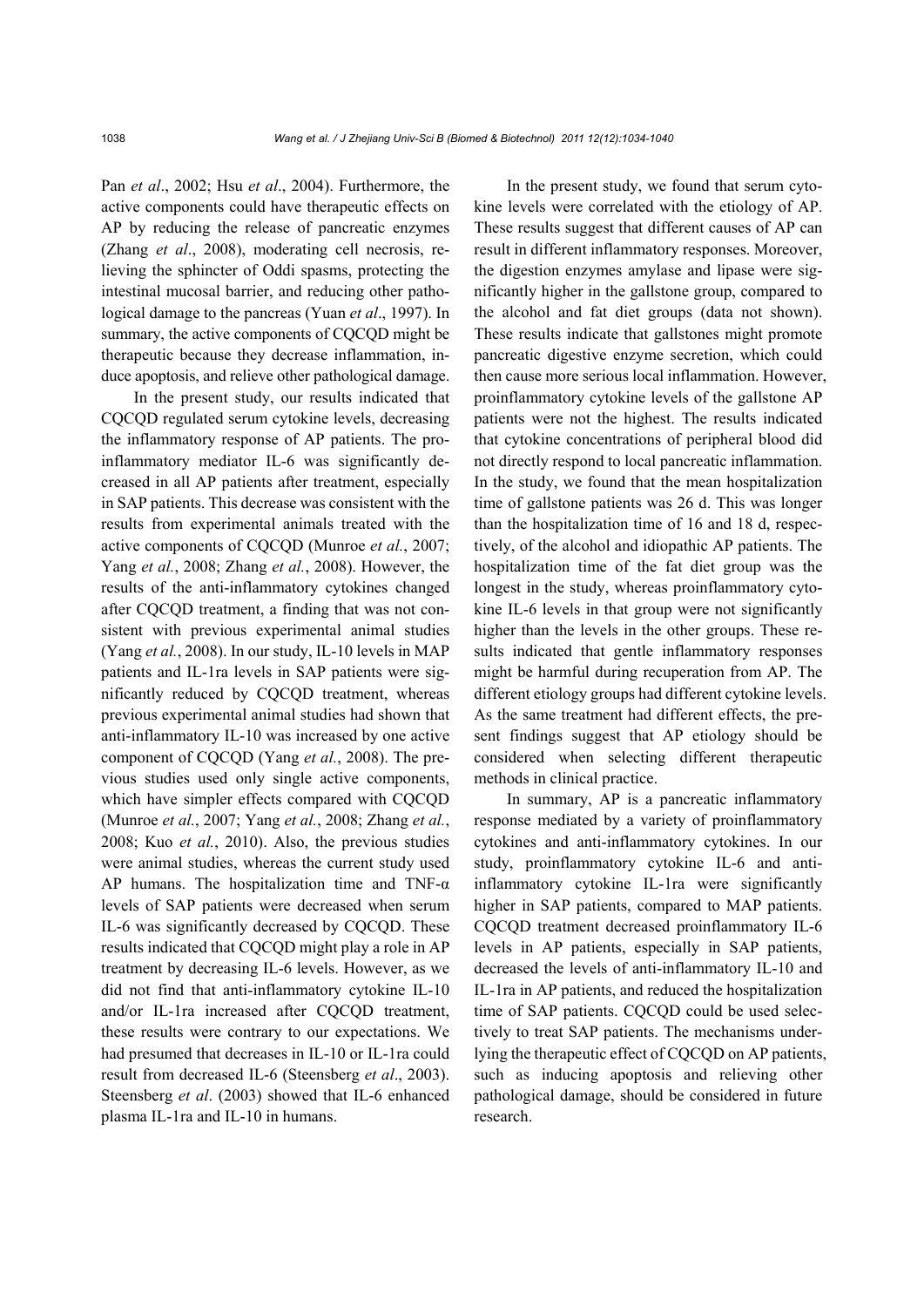#### **References**

- Bhatia, M., 2004. Apoptosis versus necrosis in acute pancreatitis. *Am. J. Physiol. Gastrointest. Liver Physiol.*, **286**(2):G189-G196.
- Biagini, R.E., Sammons, D.L., Smith, J.P., MacKenzie, B.A., Striley, C.A., Semenova, V., Steward-Clark, E., Stamey, K., Freeman, A.E., Quinn, C.P., *et al*., 2004. Comparison of a multiplexed fluorescent covalent microsphere immunoassay and an enzyme-linked immunosorbent assay for measurement of human immunoglobulin G antibodies to anthrax toxins. *Clin. Vaccine Immunol.*, **11**(1):50-55. [doi:10.1128/CDLI.11.1.50-55.2004]
- Bradley, E.L.3rd, 1993. A clinically based classification system for acute pancreatitis. Summary of the International Symposium on Acute Pancreatitis, Atlanta, Ga, Sept. 11 through 13, 1992. *Arch. Surg.*, **128**(5):586-590.
- Chao, L.K., Liao, P.C., Ho, C.L., Wang, E.I., Chuang, C.C., Chiu, H.W., Hung, L.B., Hua, K.F., 2010. Antiinflammatory bioactivities of honokiol through inhibition of protein kinase C, mitogen-activated protein kinase, and the NF-κB pathway to reduce LPS-induced TNFα and NO expression*. J. Agric. Food Chem.*, **58**(6):3472-3478. [doi:10.1021/jf904207m]
- Chen, C.C., Wang, S.S., Lee, F.Y., Chang, F.Y., Lee, S.D., 1999. Proinflammatory cytokines in early assessment of the prognosis of acute pancreatitis. *Am. J. Gastroenterol.*, **94**(1):213-218. [doi:10.1111/j.1572-0241.1999.00709.x]
- de Waele, J.J., Blot, S., 2007. The value of IL-6 in predicting the severity of acute pancreatitis. *J. Clin. Gastroenterol.*, **41**(5):534. [doi:10.1097/01.mcg.0000225522.43783.4b]
- Frossard, J.L., Hadengue, A., Pastor, C.M., 2001. New serum markers for the detection of severe acute pancreatitis in humans. *Am. J. Respir. Crit. Care Med.*, **164**(1):162-170.
- Gloor, B., Todd, K.E., Lane, J.S., Rigberg, D.A., Reber, H.A., 1998. Mechanism of increased lung injury after acute pancreatitis in IL-10 knockout mice. *J. Surg. Res.*, **80**(1): 110-114. [doi:10.1006/jsre.1997.5289]
- Gong, Z., Yuan, Y., Lou, K., Tu, S., Zhai, Z., Xu, J., 2002. Mechanisms of Chinese herb emodin and somatostatin analogs on pancreatic regeneration in acute pancreatitis in rats. *Pancreas*, **25**(2):154-160. [doi:10.1097/00006676- 200208000-00007]
- Hsu, Y.L., Kuo, P.L., Lin, C.C., 2004. The proliferative inhibition and apoptotic mechanism of Saikosaponin D in human non-small cell lung cancer A549 cells. *Life Sci.*, **75**(10):1231-1242. [doi:10.1016/j.lfs.2004.03.008]
- Huang, Z.W., Xia, Q., Chen, G.Y., Tang, W.F., Xie, S.Y., Zhao, J.L., Jiang, J.M., 2003. Clinical therapeutic effects analysis of an early application of Chaiqin Chengqi Decoction in treating severe acute pancreatitis. *J. Chengdu Univ. TCM*, **26**(3):25-26 (in Chinese).
- Hynninen, M., Valtonen, M., Markkanen, H., Vaara, M., Kuusela, P., Jousela, I., Piilonen, A., Takkunen, O., 1999. Interleukin-1 receptor antagonist and E-selectin concentrations: a comparison in patients with severe acute pan-

creatitis and severe sepsis. *J. Crit. Care*, **14**(2):63-68. [doi:10.1016/S0883-9441(99)90015-1]

- Kuo, D.H., Lai, Y.S., Lo, C.Y., Cheng, A.C., Wu, H., Pan, M.H., 2010. Inhibitory effect of magnolol on TPA-induced skin inflammation and tumor promotion in mice. *J. Agric. Food Chem.*, **58**(9):5777-5783. [doi:10.1021/jf100601r]
- Liu, X.B., Jiang, J.M., Huang, Z.W., Tian, B.L., Hu, W.M., Xia, Q., Chen, G.Y., Li, Q.S., Yuan, C.X., Luo, C.X., *et al*., 2004. Clinical study on the treatment of severe acute pancreatitis by integrated traditional Chinese medicine and Western medicine. *J. Sichuan Univ. (Med. Sci. Ed.)*, **35**(2):204-208 (in Chinese).
- Mayer, J., Rau, B., Gansauge, F., Beger, H.G., 2000. Inflammatory mediators in human acute pancreatitis: clinical and pathophysiological implications. *Gut*, **47**(4):546-552. [doi:10.1136/gut.47.4.546]
- Munroe, M.E., Arbiser, J.L., Bishop, G.A., 2007. Honokiol, a natural plant product, inhibits inflammatory signals and alleviates inflammatory arthritis. *J. Immunol.*, **179**(2): 753-763.
- National Associated Group for Acute Pancreatitis, 2006. Etiology and mortality of acute pancreatitis in China: analysis of 6223 clinical cases. *Clin. J. Pancreatol.*, **6**(6): 321-325.
- Norman, J., 1998. The role of cytokines in the pathogenesis of acute pancreatitis. *Am. J. Surg.*, **175**(1):76-83. [doi:10. 1016/S0002-9610(97)00240-7]
- Norman, J.G., Franz, M.G., Fink, G.S., Messina, J., Fabri, P.J., Gower, W.R., Carey, L.C., 1995. Decreased mortality of severe acute pancreatitis after proximal cytokine blockade. *Ann. Surg.*, **221**(6):625-634. [doi:10.1097/00000 658-199506000-00002]
- Pan, L., Yuan, Y.Z., Zhang, Y.P., Qiao, M.M., Zhai, Z.K., 2002. Mechanisms of emodin in apoptosis of pancreatic cells in acute pancreatitis in rats. *Clin. J. Pancreatol.*, **12**(2):214-217.
- Pezzilli, R., Billi, P., Miniero, R., Barakat, B., 1997. Serum interleukin 10 in human acute pancreatitis. *Dig. Dis. Sci.*, **42**(7):1469-1472. [doi:10.1023/A:1018814710291]
- Pezzilli, R., Morselli-Labate, A.M., Miniero, R., Barakat, B., Fiocchi, M., Cappelletti, O., 1999. Simultaneous serum assays of lipase and interleukin-6 for early diagnosis and prognosis of acute pancreatitis. *Clin. Chem.*, **45**(10): 1762-1767.
- Rongione, A.J., Kusske, A.M., Kwan, K., Ashley, S.W., Reber, H.A., McFadden, D.W., 1997. Interleukin 10 reduces the severity of acute pancreatitis in rats. *Gastroenterology*, **112**(3):960-967. [doi:10.1053/gast.1997.v112.pm9041259]
- Steensberg, A., Fischer, C.P., Keller, C., Møller, K., Pedersen, B.K., 2003. IL-6 enhances plasma IL-1ra, IL-10, and cortisol in humans. *Am. J. Physiol. Endocrinol. Metab.*, **285**(2):E433-E437.
- Wang, Z.C., Xue, P., Huang, Z.W., You, Z., Guo, J., 2006. Clinical study of severe acute pancreatitis complicating with acute respiratory distress syndrome treated by